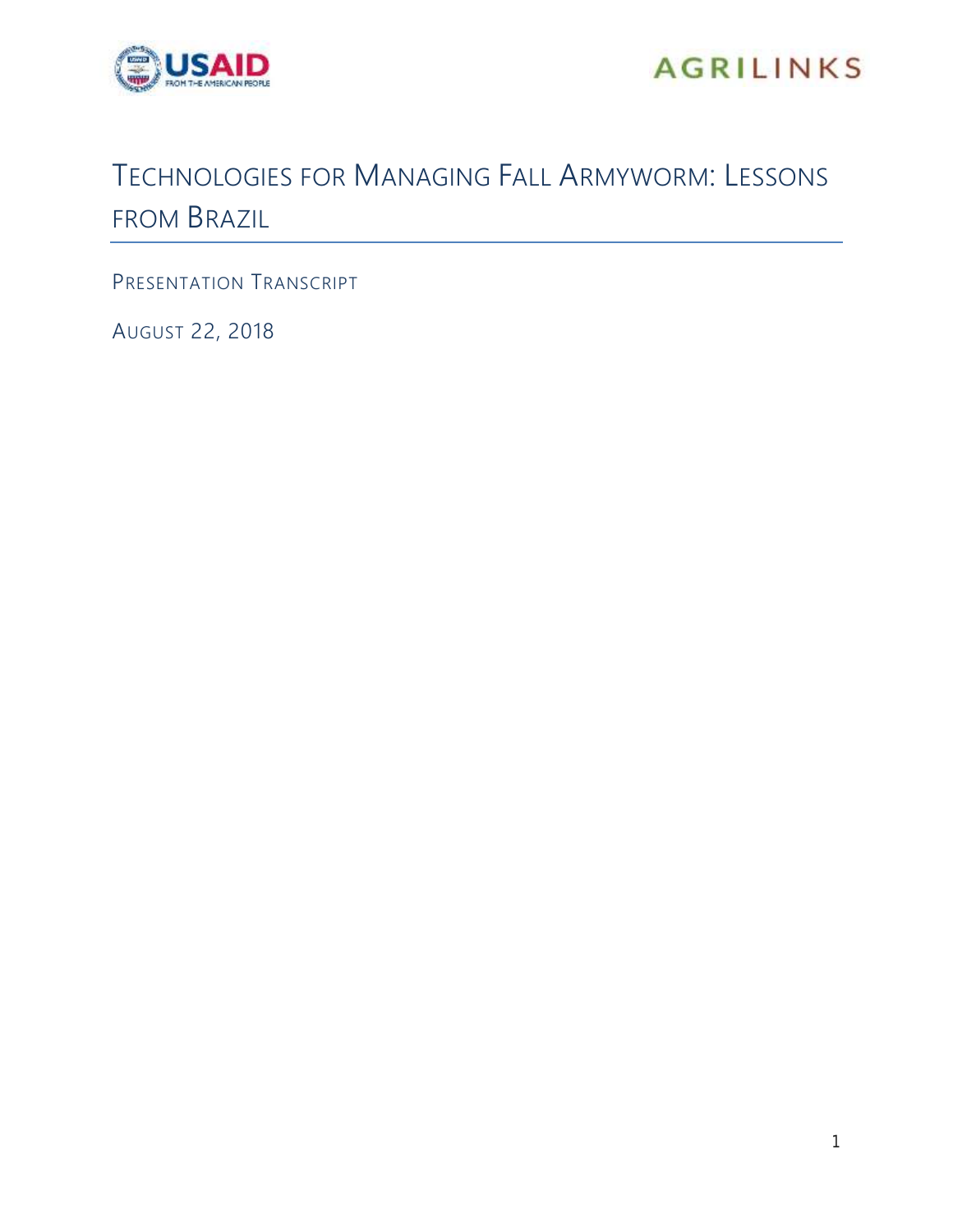## **PRESENTERS**

Antônio Álvaro Corsetti Purcino, Embrapa Maize and Sorghum Joseph Huesing, USAID Bureau for Food Security Brian Conklin- USAID Bureau for Food Security

## **MODERATOR**

Julie MacCartee, USAID Bureau for Food Security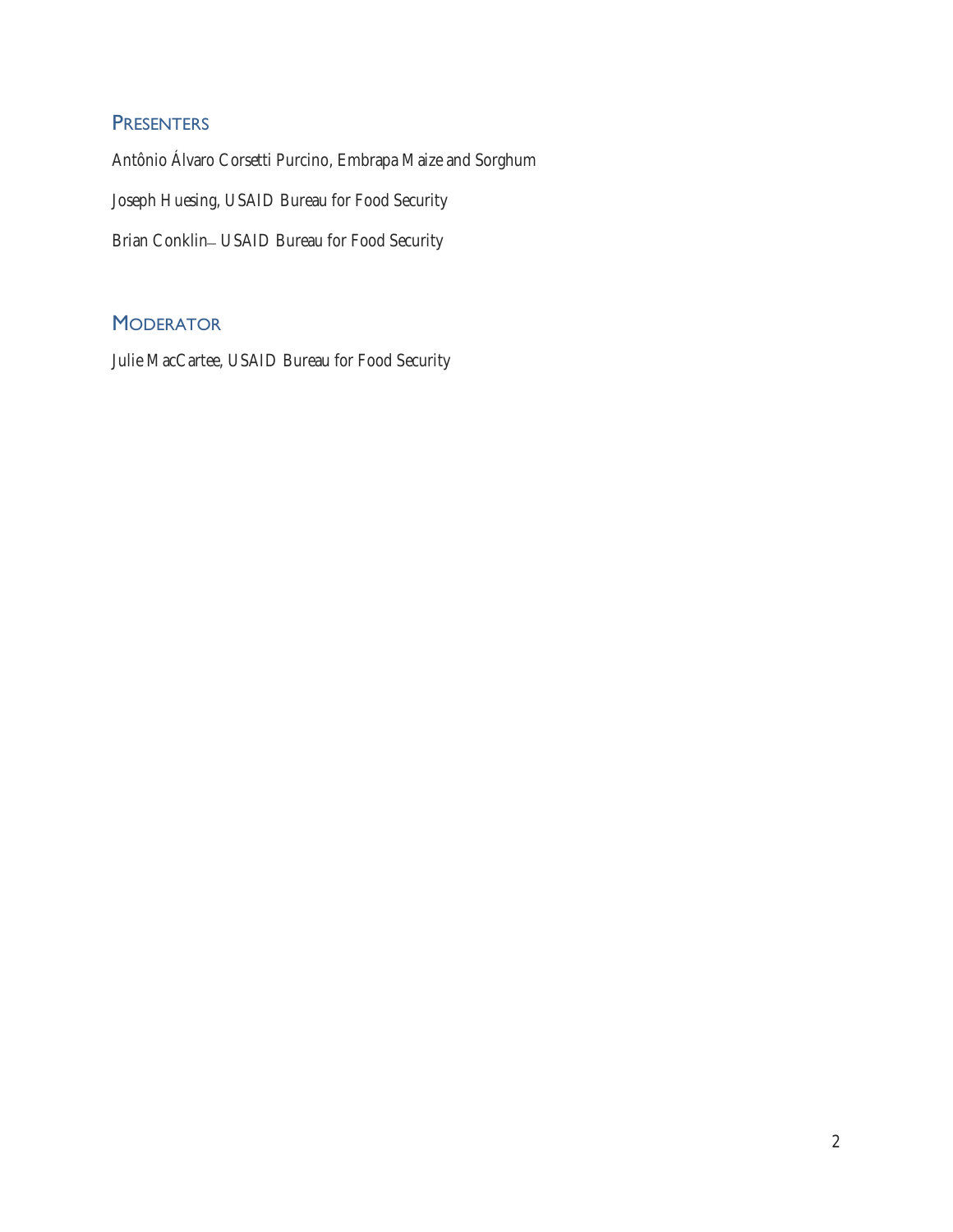*Julie MacCartee:* Good morning, afternoon or evening everyone. On behalf of Agrilinks, Feed the Future and the USAID fall armyworm task force I would like to welcome you to today's webinar on technology for managing fall armyworm. This is the first in a three-part webinar series on three consecutive Wednesdays and we hope you will register for the other webinars as well which will cover a suite of dissemination tools next week and the essential issue of pesticide use to combat those pests in two weeks. And you can find links to those webinars in the box at the bottom left of your screen and we'll also make sure to highlight those in the chat box.

> So my name is Julie MacCartee and I'm a knowledge management and learning specialist with USAID bureau for food security and I'll be your webinar facilitator today. So you'll hear my voice periodically. Session at the end. Before we dive into the content, I'd like to go over just a couple of items to orient you to the webinar. First, please use the chat box to introduce yourself which many of you have done already and let us know where you're joining from. The chat box is your main way to communicate today and we encourage you to use it liberally to post your questions at any point, to share resources and to discuss this topic with your colleagues. We'll be collecting your questions throughout the webinar and we'll answer some of them along the way and the rest we'll hold till after the presentations.

> You'll see that there are several key resources available for download in the downloads box on the left of your screen. If you'd like to grab a copy and all of those resources are also posted on Agrilinks, our fall armyworm resources page. Lastly, we are recording this webinar and will email you the recording, transcript and some additional resources once they're ready. And those will also be posted on Agrilinks. Ok.

To bridge into the content, I am going to pull up two poll questions that we had just a couple of minutes ago at the beginning as you were joining and reveal the answers to kind of get us rolling into the fall armyworm content. So just a moment. We are pulling these up. The first question is to test your knowledge of how fall armyworm effects which crops and to reveal the answer. For the first question, it is actually more than 80 different crops including grasses so quite a pervasive pest.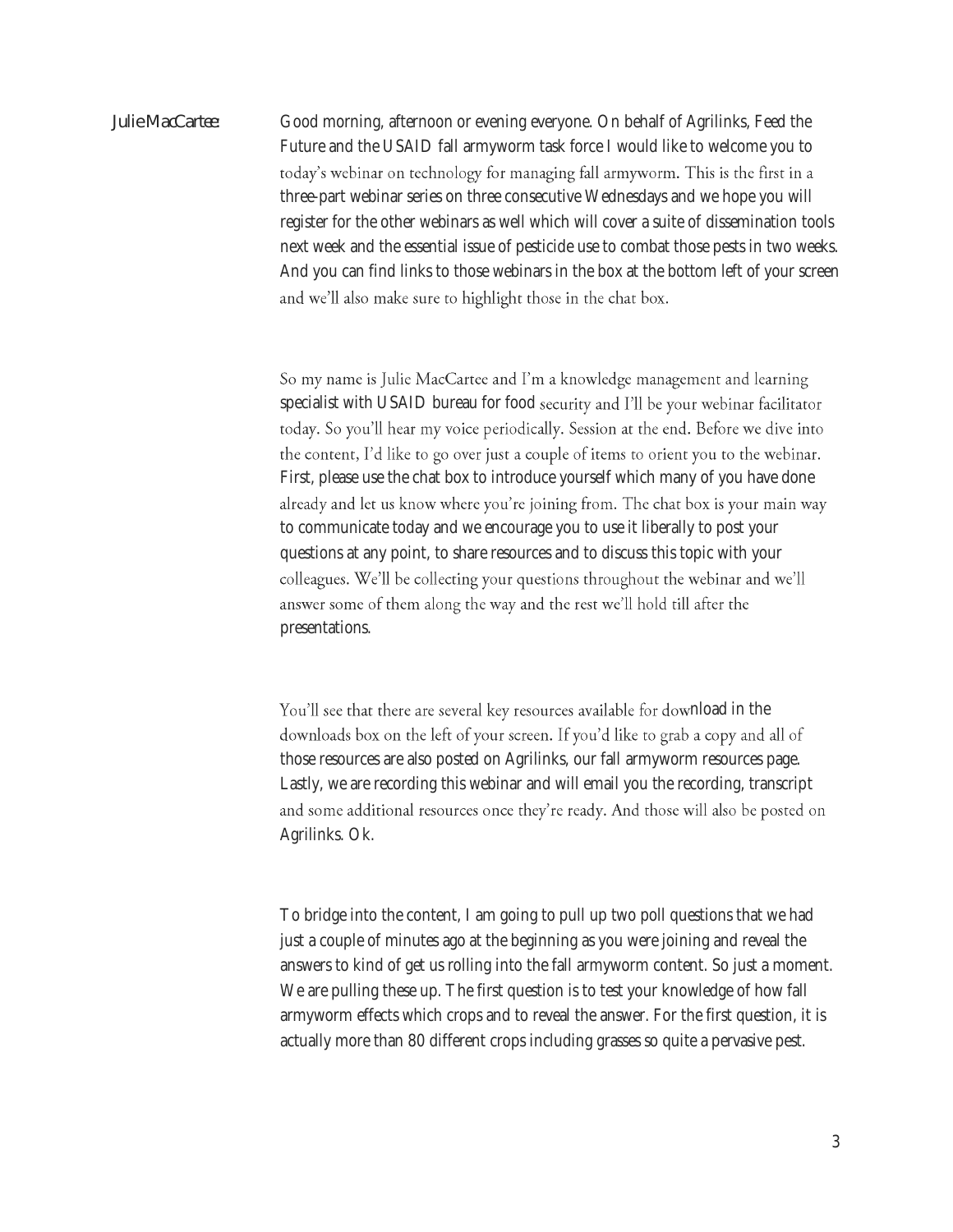And for the second question, what is the economic value in USD of crops damaged by the fall army worm annually. And we actually  $=$  actually \$6 billion which is a crazy answer. I see most people selected \$260 million. That was actually my guess. But \$6 billion is the correct answer. All right. We're going to go ahead and hide these poll questions again.

And next I will be bridging into our speakers. So I'm going to introduce our initial speaker who will be giving an introduction and then he will introduce our further speakers. So I would like to pass the microphone on to Brian Conklin who is a senior ag advisor for the fall armyworm team at USAID. And he'll be giving an introduction to the topic and to our speakers. Brian?

*Brian Conklin:* The fall armyworm. Great. Did everybody hear that introduction? It sounds like my microphone was just turned on. I want to welcome everybody to the first of three webinars dealing with the fall armyworm. This first webinar this morning is going to highlight key agriculture technologies that can be used to control the fall armyworm. Our session will also revisit a recent study tour in Brazil where African policymakers had the opportunity to see the impact of these technologies firsthand.

> Brazil's story is one of agricultural transformation. Fall armyworm is the number one pest confronting farmers of Brazil. And yet despite this challenge, Brazil has increased its productivity fourfold in the last 40 years and is set to take of US maize production in the next three years. Brazil's agricultural transformation and access to innovative technology came about through key changes in its legal and regulatory environment. These changes open the door for private sector investment and the technologies that follow. And so, policy leadership is critical if these technologies are going to be available in African countries.

> And I think that's the gist of where we're leaving in today's webinar. We want to highlight these technologies. You'll be able to see the advantages. You'll be able to see the weaknesses to some of the technologies. But you have to realize that none of these technologies would be, are going to be available if there isn't a press to making open and transparent changes within the enabling environment for private sector investment.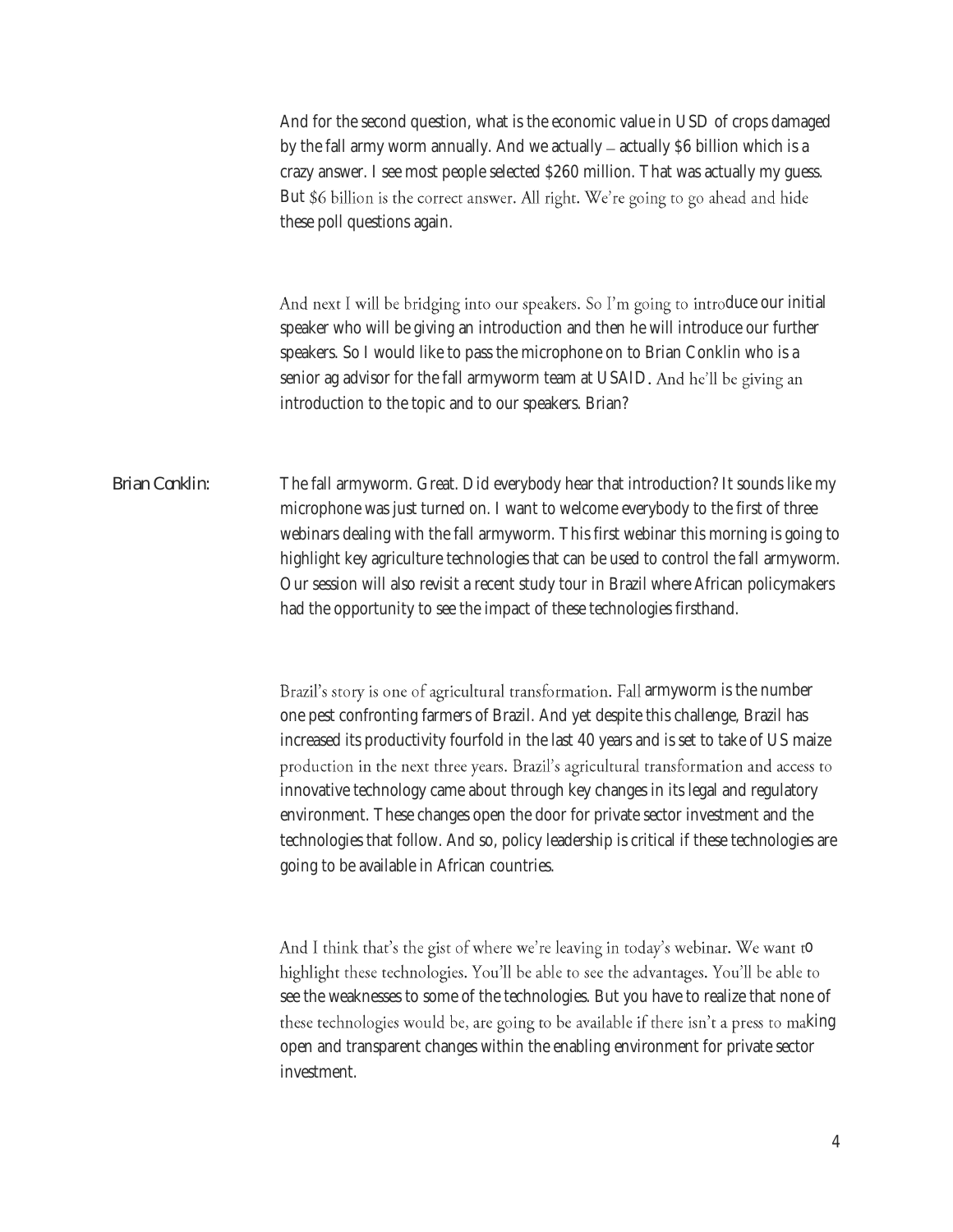Our first speaker this morning is Dr. Joe Huesing. Dr. Huesing is USAID's lead scientist and entomologist for the fall armyworm team here in Washington. And he's going to be highlighting this list of technologies being used to address the fall armyworm all within an integrated test management framework. Our second speaker will be from Embrapa. Embrapa is Brazil's premier research organization. Dr. Antonio Purcino is a scientist and director of Embrapa Maize and Sorghum. And Dr. Purcino will highlight Brazil's policy leadership and investments and research that have helped them deal with fall armyworms.

These presentations and resources highlighted in the webinar today are going to be available and posted on the Agrilinks website along with the resources that will be highlighted in our webinar a week from today. And so, we're going to encourage you to tune in for the next two Wednesdays for webinars that are focusing on fall armyworm and tools that will help you deal with this pest effectively. Thank you again for joining us this morning and with that I will turn things over to Dr. Huesing. All right. On to you, Joe.

Joe: Good morning. Good afternoon everyone. What we're going to do this morning is two things. First, I really want to review a little bit about what we have been doing to build the response and it will be a little bit of review. But each time that we have these discussions we dig a little deeper into the response. And then also outline for you where we are in terms of building the toolkit. I want to remind everyone that a group of international experts including a lot of African scientists, US land grant university scientists put together the fall armyworm in Africa IPM technical guide. Follow the guide. This is a doctrine for the US government response to the fall armyworm.

> And really the story is twofold. First, it's one of mitigation. That's the tools we're going to discuss but it's also one of transformation because what we've come to appreciate especially agronomists in the room that we probably should do a better job with our small holder farmers in teaching them basic agronomic practices. Our responses based are on integrated pest management. And this is the IPM triangle. This triangle should be your framework. I'm going to use a pointer here. I hope some of you can see it. Ok.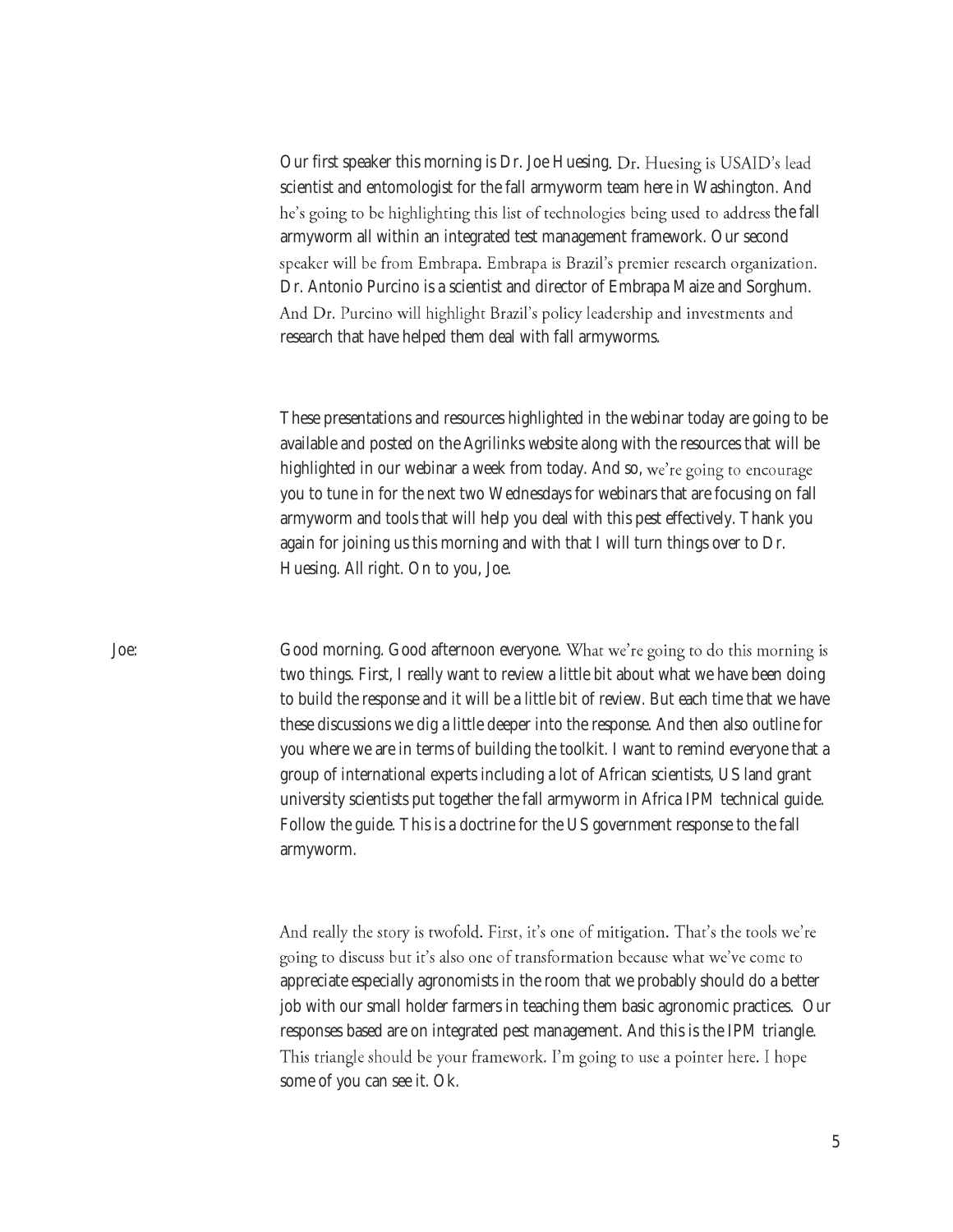The triangle is not prescriptive in a sense that where each of these pieces belong. But what helps frame the triangle is what we call your protection goal. So for low resource farmers, commercial farmers in Africa, the protection goal is maize grain. That's what we want to protect. Therefore, it makes logical sense that the basis of the response to this pest is host plant resistance. And I'll remind everyone that host plant resistance includes both conventional breeding as well as biotech solutions. In the Americas, Brazil and North America, over 85 percent of farmers choose biotech as their response to this and other pests.

Another important component of biotech  $-$  or I'm sorry  $-$  the integrated pest management triangle are cultural controls. Sometimes we also call this landscape agriculture. If farmers don't choose the right genetics, if they don't adjust the ph of their soil, if they don't use fertilizer they're going to have a very difficult time controlling this pest. Another important component of the IPM response – and my screen is frozen here  $-$  ok. Is biocontrol. And these are things like ants and little wasps that also attack the fall armyworm and suppress those populations. So in many instances you don't have to go to the final solution which is typically a pesticide treatment.

My screen is frozen. Ok. So I want to remind everyone that integrated pest management is really about economics. Some of you have seen this slide before. You'll see across the bottom in that slide is time. That's the time that a pest population can build. And then across the vertical axis is the number of pests. So you can kind of see that little sort of wavy line. What that suggests is that pest populations build throughout the season and there will come a point called the EIL, the economic injury level, where the cost, where the loss in grain or the loss in yield is equal to the treatment.

Let's say you lose \$10.00 to the pests or the treatment costs \$10.00. That's a break even point. If you wait until that point to treat or to do something you'll be too slow. And so, we have this concept known as the economic threshold. That's the point you need to act. In Africa, that can be a real challenge. It may be as much as a week before you can come in and treat for this pest. I also want to remind everyone that doing nothing is also an option but doing nothing also has a cost.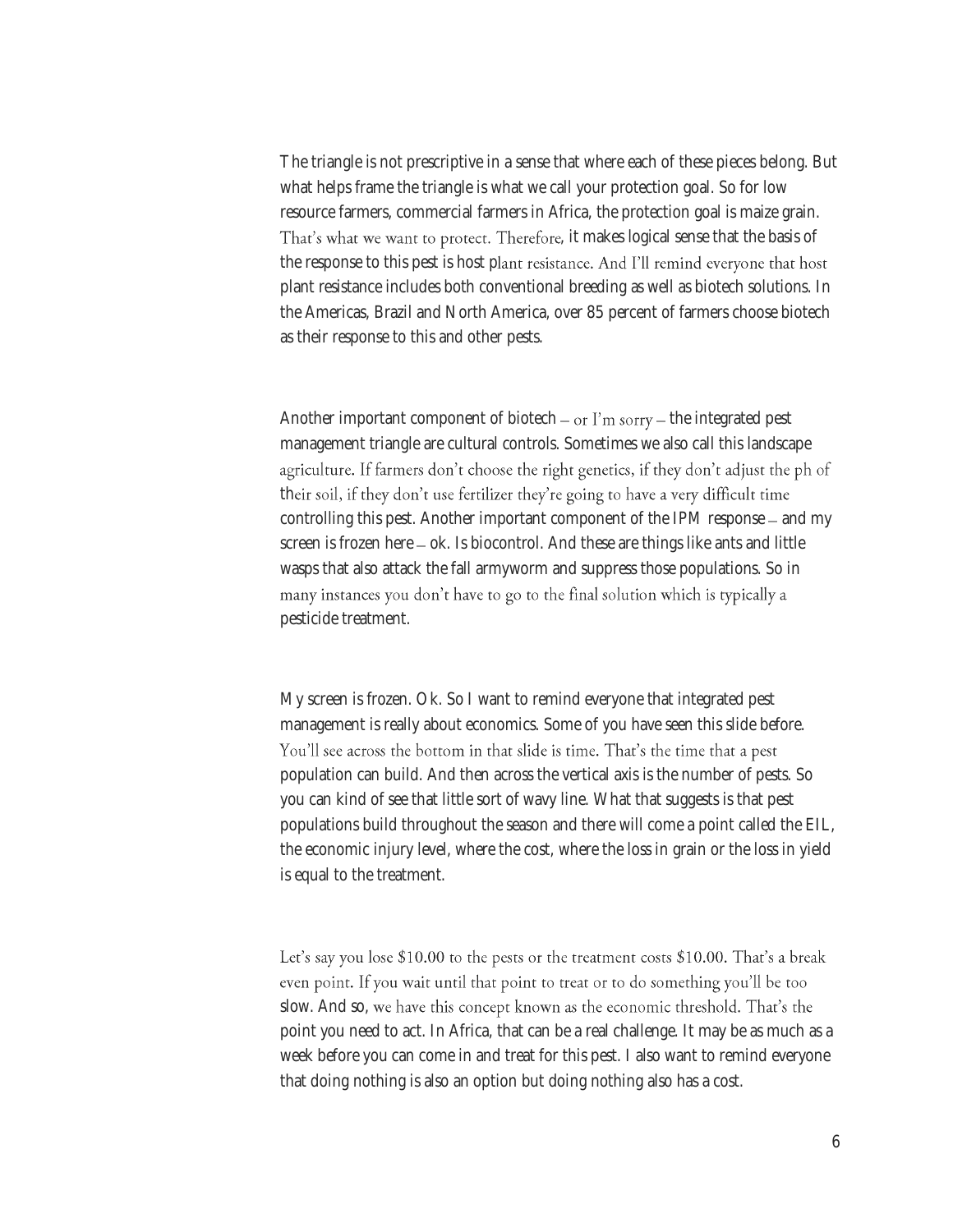The key to this campaign is to scout your field, scout, assess, decide, scout, assess, decide. If you look on the left where it says pre-scouting, there are a number of things that you have to do prior to assessing your field that can set you up for success. And again, these are things like the agronomics, fertilizer, etcetera. Choosing the right germ plasm host plant resistance. Using the right and appropriate type of landscape management. Dr. Antonio will talk to you at length about that and how Brazil has done that and then also then biocontrol options.

You've planted your field. You've done everything you can and now you go out every week and you check your field. You look for this pest. And there's going to be one of two things that happens. Either you don't have a pest problem or you do. Now you've got to decide to do something. This is your economic threshold, your economic injury level. And typically, the way that these, that the response is written is that you would spray a pesticide. Remember, the way we're setting up integrated pest management to use correctly is we don't want to spray. So we want to take every opportunity to decide not to spray. But at the end of the day, many people will have to.

Much of the rest of the seminar or a good part will be talking about those tools, pesticides is a big one but also mechanical controls and biocontrols are also things that can be used. Please don't be confused by the user of the word biocontrol in two different places here. I'll explain that in just a minute.

Next slide please. This is a technology table that we're building. It will be evergreen. This is not the last version of this that you will see. I'm just going to quickly walk you through this so that you can make sense of it. On the far-left column are the technologies, host plant resistance which I've mentioned. And then the technologies are further broken down where there's additional choices. So there's conventional resistance and GMAs for example. And then there's your chemistries, your biopesticides, botanicals such as NEEM and others, biocontrol and landscape management.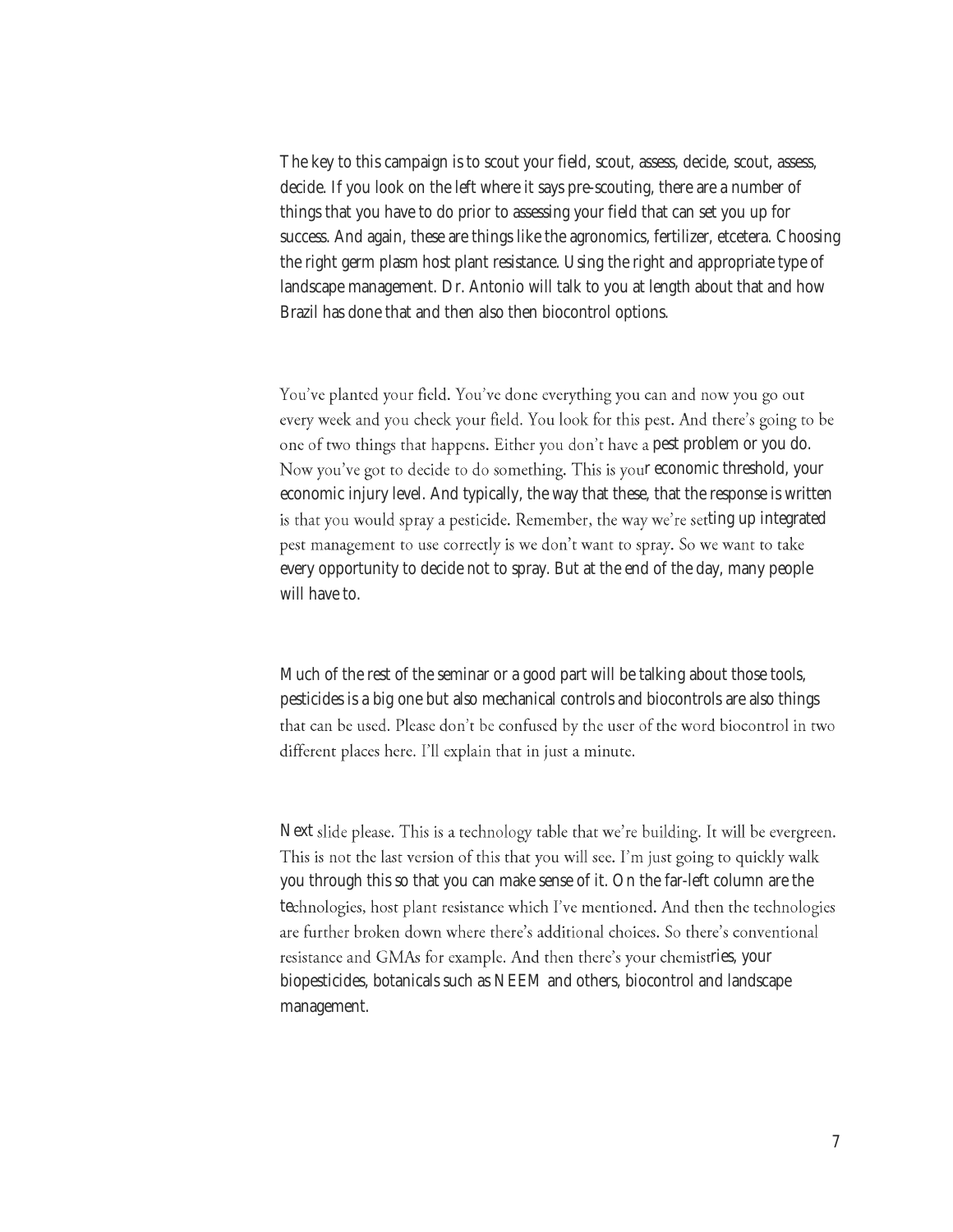In the next column we outline efficacy. This is just a relative scale of the efficacy. Four is the best, GM crops would completely control those pests. Other solutions will work as well but not quite as well. We then talk about safety and throughout the table we'll use a combination of colors. Green means you're rock and roll. Yellow means you need to be a little careful or there's some issues you need to address. And then red means watch out. So for conventional pesticides, personal protection, personal protective equipment is important.

We then add a set of columns on cost. I think that's self-explanatory. And as Brian mentioned that final big block there needs prior to implementation are largely around things like infrastructure and policy. So for example, GM crops, even though that's the major way that farmers in the Americas control the pests is an issue in Africa because policy needs to be addressed. Likewise, that's also an issue although not as great with pesticides. Next slide please.

What I want to do is maybe talk about two or three of these tools just to kind of walk you through the kind of decision process you'll use as a practitioner. This is host plant resistance, conventional, genetically modified. There is a lot of good germ plasm out there with decent resistance against the fall armyworm. It can be effective and it's very safe to use. A farmer just puts a seed in the ground essentially. Some of the constraints however are that these technologies are largely in hybrid maize and they're regulated. These are regulated articles of commerce. Even conventional seeds are regulated. And so again the policy issue is a big one here.

Next slide please. I want to talk about two different types of biocontrols. There's natural and there's augmentative. And so, a natural type of biocontrol is what you see here. These are all the good what they call the so-called good guys, ants and ladybird beetles and things that will feed on fall armyworm. But of course, every technology has its ups and its downs. The ups on this is that they do feed on fall armyworm. The bad side is they feed on everything. The good predator insects will also feed on other predators. They tend to only be really effective when pest populations are high. They're also very hard to predict in terms of their efficacy.

Next slide please. Biocontrol can also be used almost like a pesticide. This is an example that Brazil uses, trichogramma. This is this little tiny wasp that gets onto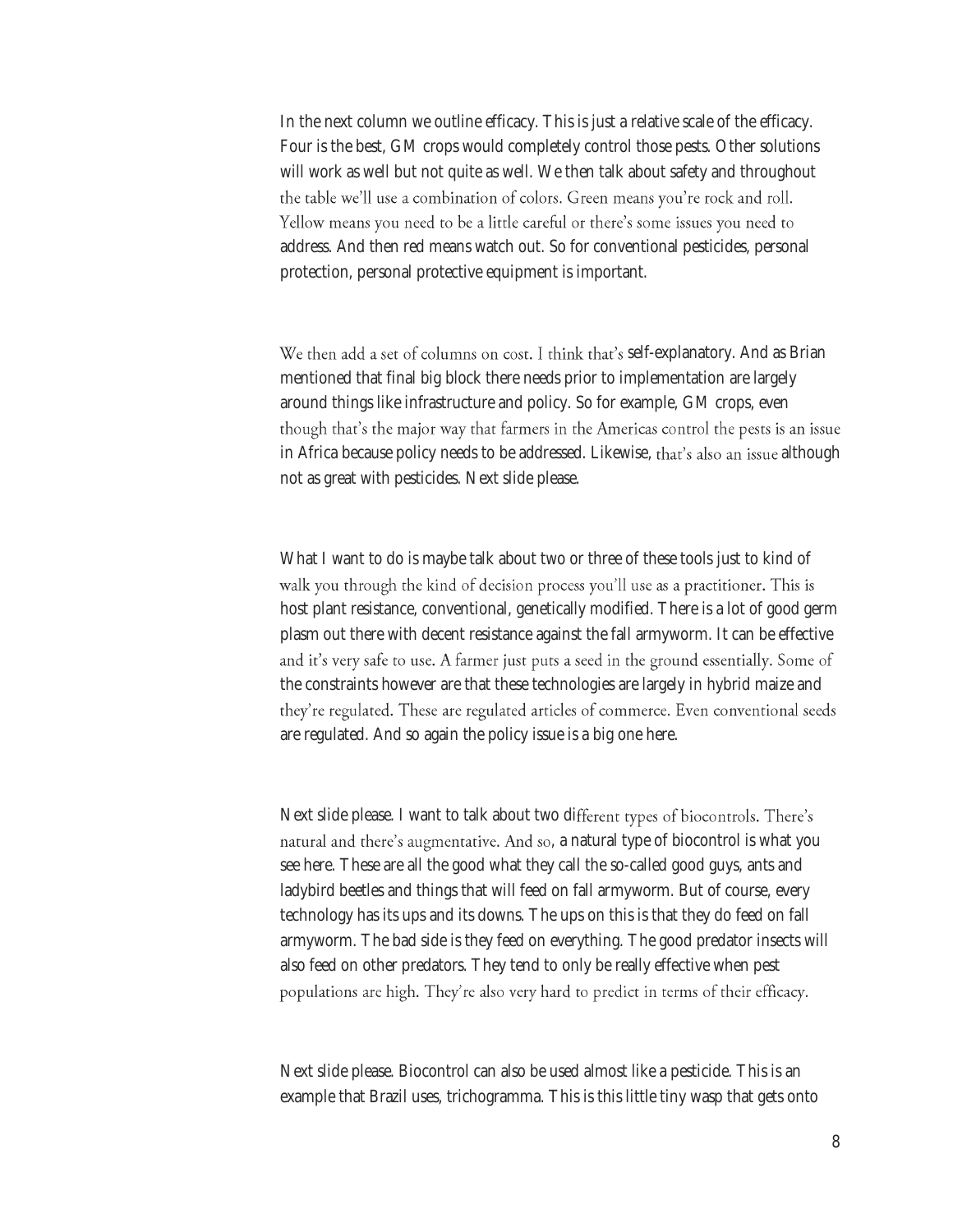eggs of the fall armyworm and stings it and effectively kills it. And these are released inundatively weekly. They're raised in what in what is called a biofactory and they're taken to the field and the timing is pretty critical for their use. Now the constraint to that of course is you have to have a biofactory. These are also regulated and there's a lot of infrastructure in terms of perhaps getting these to the field. So again, this is another consideration that you need to make.

Next slide please. The biggest part of this response as you might guess, in the absence of conventional or GM technologies are pesticides. And the key things that we have to address here are the active ingredient. What you're spraying is important. All homeowners know this. Efficacy, hazard and exposure, how poisonous is it and will I be exposed to it. Quality is a big issue across the continent, fraud as well as cost. And I kind of like just broke this into maybe three categories.

The first are the synthetics. There's some very, very good new chemistries coming out. Fortenza Duo is one. Uphold is a misspelling there is another. These are primarily based on biopesticide type formulations as well as with other formulations that will make them very effective. There are botanicals. You all know these. NEEM is probably the biggest one that's used. Just remember NEEM is based on an active ingredient as a direct  $-$  if people brew this up on their farm you don't know what the level of that active ingredient is. There are others that are being used such as . Just recall even though this is a natural pesticide it does kill fish. It's very toxic to fish. And finally, there are several good biopesticides that are available and this is something that we're working on right now with policymakers.

Next slide please. Where we're at in this campaign – one before that. Where we're at in this campaign right now with the pesticides is at the risk assessment and field data stage where we've gone in and we've looked and we're doing this work in conjunction with USDA FAS as well as University of Oregon, University of Florida where fall armyworm is endemic as well as our own BEOs and MEOs in the bureau. We've looked at 61 pesticides that are recommended against fall armyworm. We've identified eight already that are highly hazardous. We want those to go away. We're working with policymakers on that.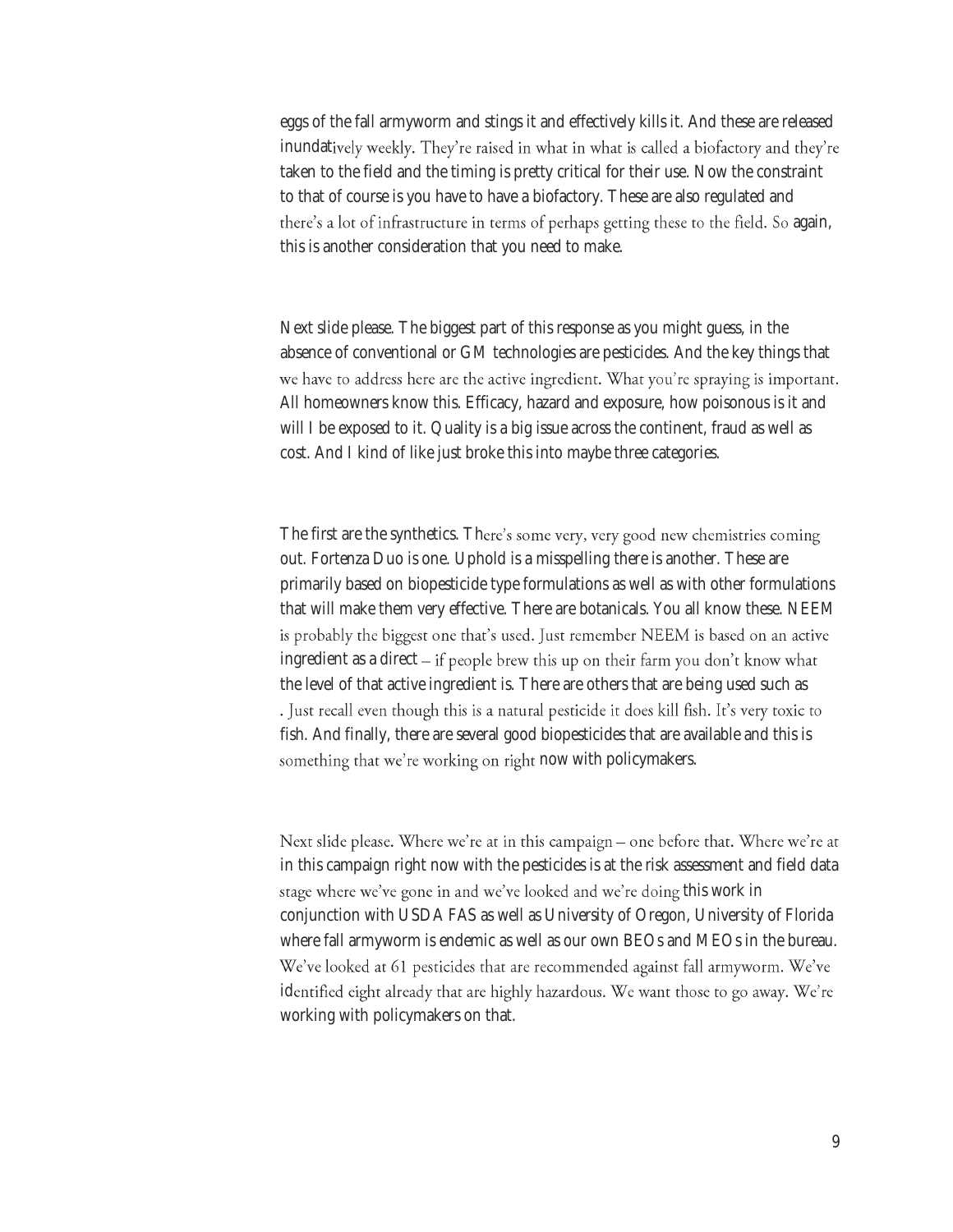| We've got another bucket that have a high risk to either aquatic life, wildlife,           |
|--------------------------------------------------------------------------------------------|
| pollinators or biocontrol agents. We want to limit their use. We've scaled this            |
| bucket down to 10 to 15 that are lower risk for especially low resource farmers. And       |
| finally, what we're trying to come up with is this list of six to ten efficacious low risk |
| pesticides that farmers can use. And remember for our clientele, Africa has a lot of       |
| very good commercial farmers. It has a whole lot of low resource farmers that don't        |
| have protective equipment. They don't have training. And this is a bucket of               |
| materials we want to use for them.                                                         |

So in conclusion – last slide please. Follow the pest management guide. There are a lot of guides out there. This is a guide that's our official doctrine. All of our supporting material, pest management decision guides, etcetera that will be talked about next in a week or so or two are drawn from this. A lot of other guides look similar. Don't be fooled. This is the real deal. Follow the IPM triangle. It's the key. This is about scouting and economics. Get out in your field early and often and technologies are the key. Am I supposed to now introduce Dr. Antonio?

*Julie MacCartee:* You can pass it to Brian. Joe: Ok. Brian. I'm going to pass it back to you now to hand off to Dr. Antonio. *Brian Conklin:* Joe, thank you very much, Joe. We appreciate the presentation and I just want to remind everybody that the field guide that Joe was referring to is, it's on the Agrilinks website. Joe's presentation and especially that technology table that Joe put up there that was very difficult to see will be available as well. So we're going to make these resources available. We'll be highlighting in depth some of these resources next week.

> Let me turn the conversation over to Dr. Antonio Purcino, the head of Empraba's Maize and Sorghum Unit. And he's going to highlight how some of these technologies have brought about Brazil's transformation as well as some of the key policies and resources that led to that transformation. Dr. Antonio?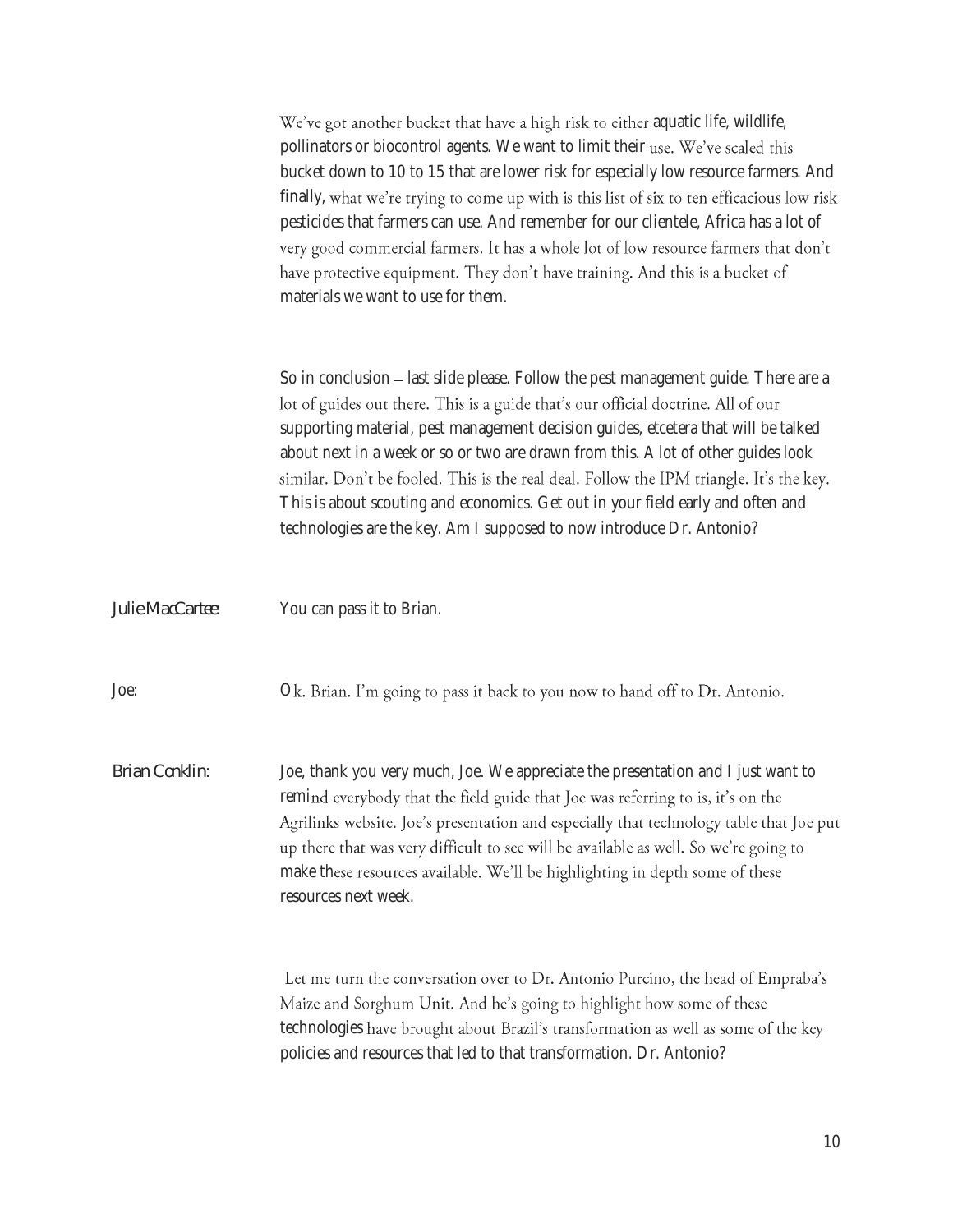| Antonio Purcino: | Yes. Good morning everyone and welcome to our webinar. And I'm going to talk<br>about corn production in Brazil over the last forty years. And what has happened in<br>Brazil during this period of time was increased crop production. Although we have<br>had all along the way several, the presence of several pests including fall armyworm.<br>The reason for this conference is that fall armyworm was recently found in Africa.<br>And a lot of people are concerned with the presence of fall armyworm in African<br>agriculture.                    |
|------------------|---------------------------------------------------------------------------------------------------------------------------------------------------------------------------------------------------------------------------------------------------------------------------------------------------------------------------------------------------------------------------------------------------------------------------------------------------------------------------------------------------------------------------------------------------------------|
|                  | What I would like to mention is that fall armyworm has been in Brazil for many,<br>many, many years. And although it has been here with several other insect pests,<br>Brazil has been able to change from a backward technology agriculture to a modern<br>country producing its own food and excess food to export. But that - my next slide<br>please, if I have my next slide please.                                                                                                                                                                     |
| Julie MacCartee: | Antonio, I'm sorry to interrupt. But you can either say next slide or -                                                                                                                                                                                                                                                                                                                                                                                                                                                                                       |
| Antonio Purcino: | Ok. Now I can go here.                                                                                                                                                                                                                                                                                                                                                                                                                                                                                                                                        |
| Julie MacCartee: | Or                                                                                                                                                                                                                                                                                                                                                                                                                                                                                                                                                            |
| Antonio Purcino: | This is sorghum which is also 40 years old. And it represents the changes that were<br>made in Brazil concerning agriculture. Brazil is an agriculture country. And forty<br>years ago, we were importing food. We were not able to produce our own food. And<br>the decision was made by our policymakers to invest in agriculture research and<br>training our scientists. Most of our scientists were trained abroad. And they upon<br>returning to Brazil, they developed, they began to develop tropical agriculture<br>adapted to Brazilian conditions. |
|                  | And in this slide, you see a small farm in Brazil several years ago. You see a crop with<br>which you know it's going to have low yields, very few people working on it and no<br>machinery. Yields were very low. If this picture is from the '70s this crop would<br>yield no more than two tons per hectare. So Brazil began to invest in technology and                                                                                                                                                                                                   |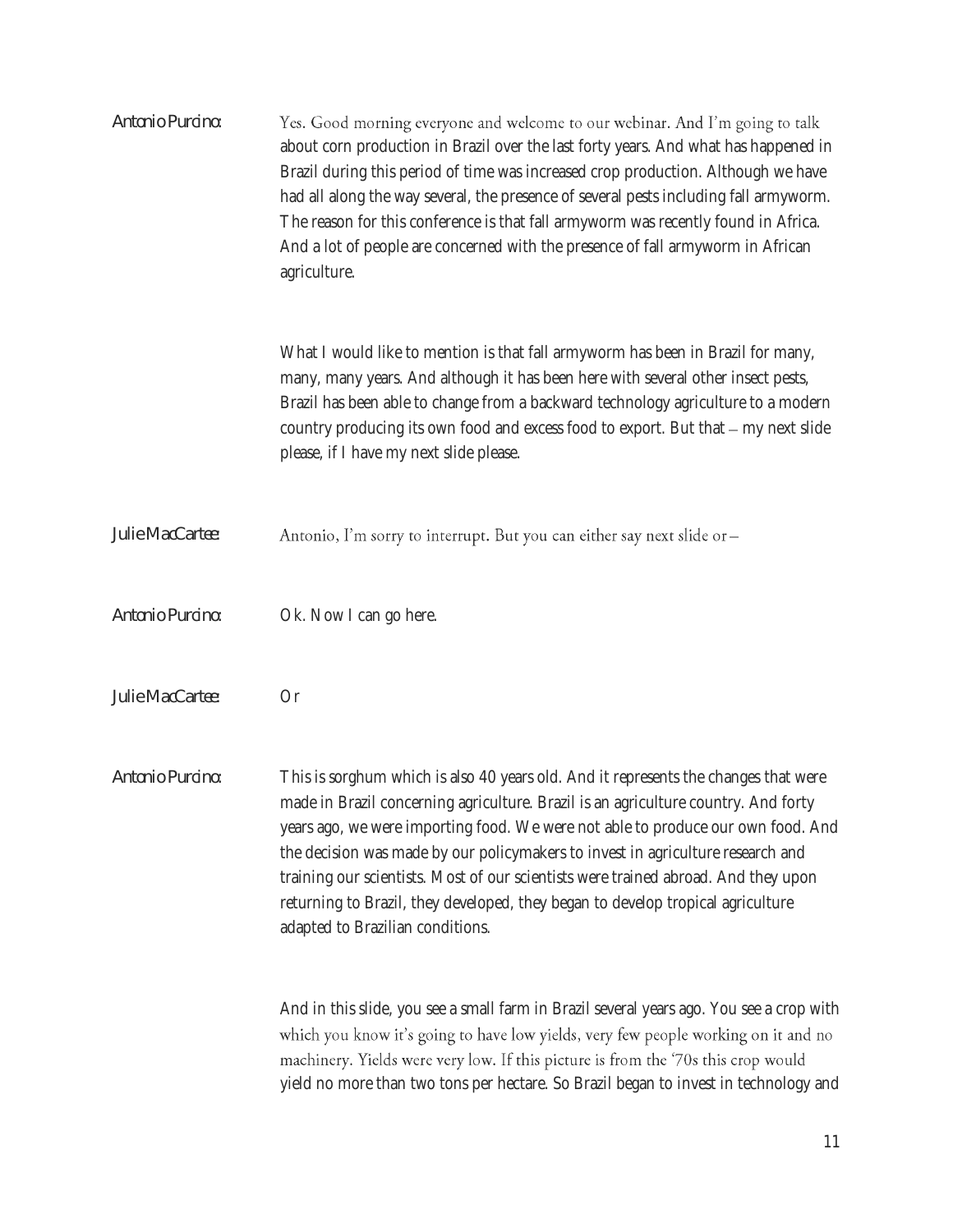capacity building. This is very important. So we could make the revolutions that we made in terms of crop production.

This is – there are two pictures of modern agriculture in Brazil. You can see here it's first thing that we did was to construct soil fertility and been able to develop new genetic resources, new cultures and to control pests including fall armyworm. So we increased our crop yields and crop production by several fold. And the result of that, the cost of the basket food decreased by 50 percent.

So families in Brazil from the '70s to the 2000, 2018 are now spending much less money for buying food than they used to have to spend 20 years ago. So they have more money for other applications. So they have more money for education, for housing, for healthcare. So it was a very good decision to invest in technology, develop public policies and to incentivize increased crop production in Brazil. And we changed from a good importing country to a food exporting country.

And here you have some figures about corn production in the world. Last year we produced over one billion, one thousand metric tons of corn. Of course, the USA is the number one, 370 million tons of corn. China is the second 250 million tons, metric tons of corn. But again, the US is a net exporter of corn, 50 million tons per year and China is not. China is a buyer of corn. And here you see Brazil was 88 million metric tons. And we have years before we had produced over 100 million metric tons of corn which makes us now the third producer in terms of corn and the second corn export. So this is a big change from the '80s.

And again, fall armyworm was here all along. And we developed the technology to control this insect pest. And Joe mentioned about several of these technologies that were developed or introduced into Brazil. Here in Brazil, corn is not used for food, for human nutrition. It's mostly used for feed. And 45 percent goes to chicken, 20 percent to pork and 7 percent for meat production, 5 percent to other uses. I would like to point that Brazil was a good exporter, importer ten years ago and today we are now exporting about 30 million tons of corn per year. So that was a big change that was made by using adapted technology to the tropical environment and the use of modern technology and innovation. This is very important not only to develop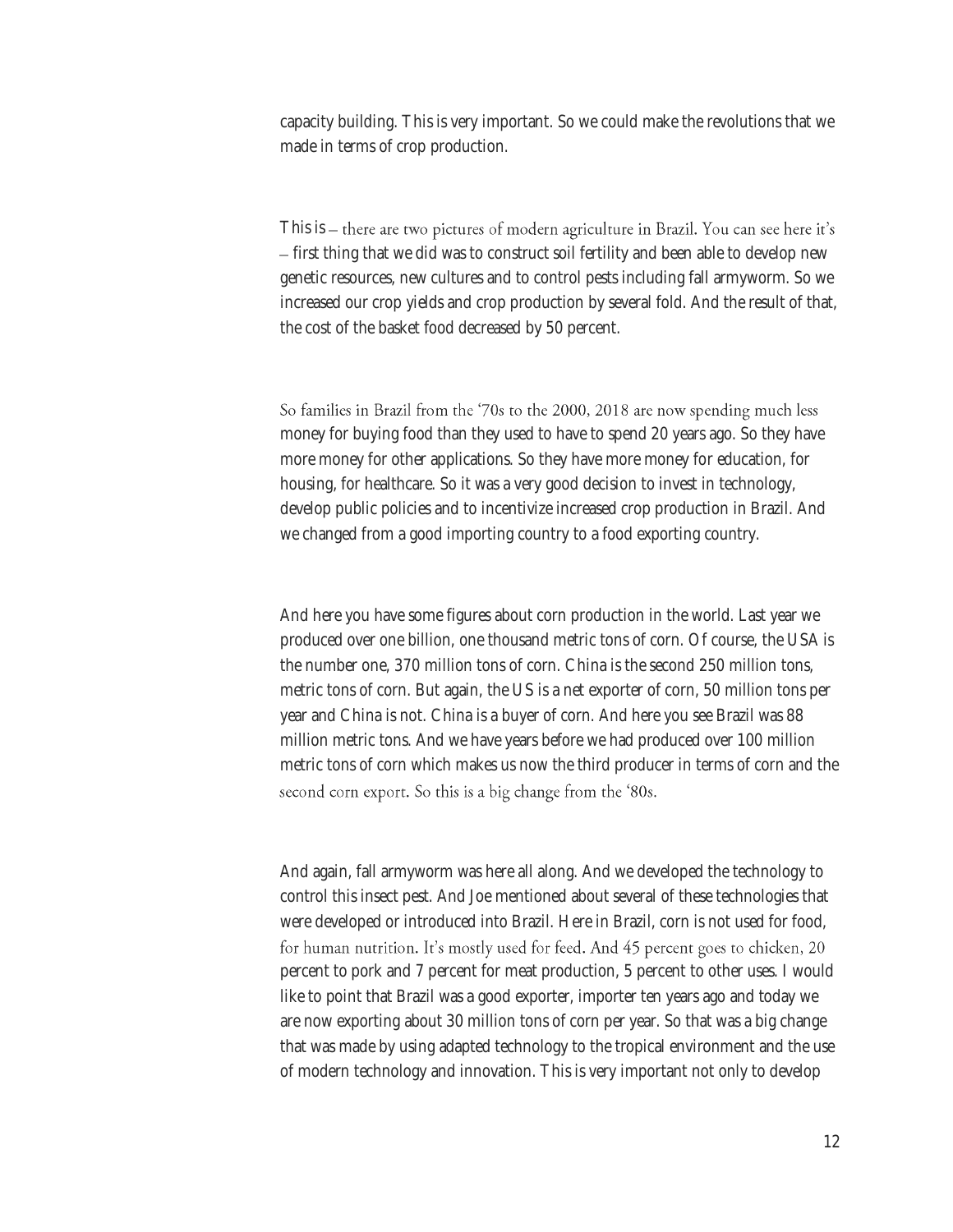these technologies but to invest in trained and capable people to bring these changes in the field.

And I also would like to mention that the entrepreneurship of Brazilian farmers were very important in bringing out these changes that happen in Brazil in terms of food production. Now we have a very intensive production system in Brazil and I'll quickly point that one big change is that we are having no tillage systems, crop rotating systems and crop succession systems. And we developed a second growing season.

For instance, if you grow always soy beans in the field during the rainy reason, your soils will be occupied only 42 percent of the time. But if you grown corn, your field will, your soils will be occupied by 50 percent of the time. But if you grow soy beans, if you plant soy beans during the rainy season and then if you grow corn right before, right after harvesting your soy bean, you occupy your soil by 80 percent of the time. But now, Brazil is investing in a system where you grow soy beans and then you harvest your soy beans. You grow corn in consortium with or some kind of grass and then you can use your soils by 92 percent of the soils. So you see this is a much better use of your natural resources, your major resource which is the soil that you grow your crops.

I mentioned that a second crop appeared in Brazil during the '80s. You see the bars, the yellow bars being that it's  $-$  excuse me. The rainy season growing of corn and the red bar means that the second corn growing. So you see that the red bar is becoming more important than the yellow on. So we are now in a system where we grow more corn during our second season than during the rainy season using short season varieties of both soy beans and corn.

So this is how we grow here in Brazil just the second crop. You see this corn planting machine here on your left is planting corn over crops leftover by the machine that is harvesting soy beans. So we are doing the two operations at the same time so we can use, better use soil moisture. So we are harvesting soy beans that was planted during the rainy season and immediately growing or planting corn over the corn stover. And this picture here, this bars here, the green and the yellow bars are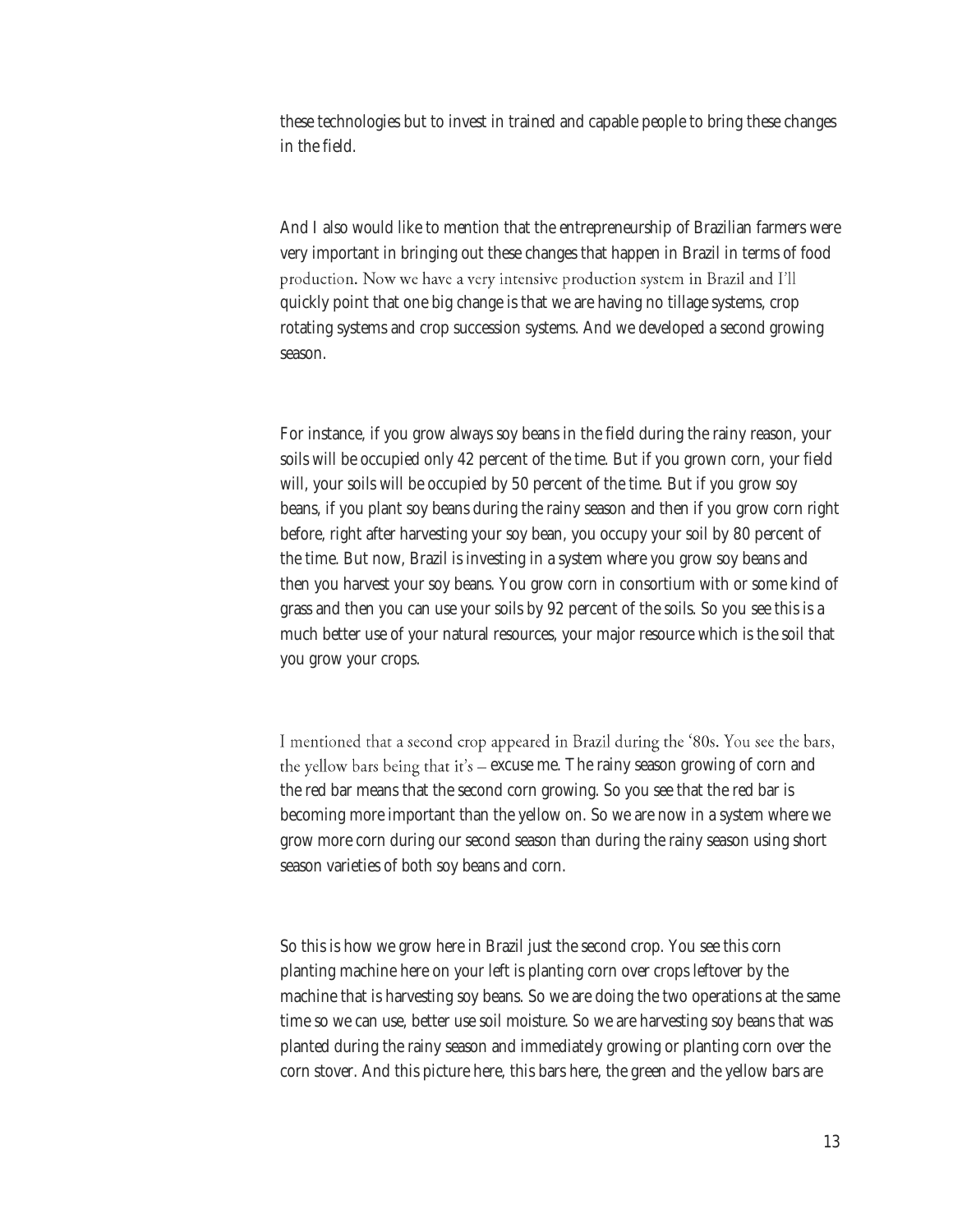meant to say that we are now using shorter season crops so we can make better use of the soil and of the rainfall and the water that is stored in the soil.

Ok. We said that insect pests are a very important problem for the farmers in the tropics more so than in the temperate environments. But its not always feasible to get good production, good yields if you invest only in insect control. You have to invest in several fields, in several technologies so you can really increase crop production. And you did this using new technology, develop new technology, training and capaciting people and developing a legal basis for this, a legal framework for the use of these technologies. Regulation, rules has to be put in place for the use of fertilizer, herbicides, fungicides, insecticides including materials. So Brazil also developed these policies, these legal frameworks to bring about these changes that we were able to do over the last few years.

In terms of genetics I said that forty years ago, our crop varieties were very low yielding. Today we have extremely good varieties, genetics. And this was done by not only by Embrapa but the private sector, by the universities and by the seed companies. And they introduced in Brazil in 2006 transgenic crops and this was a major change, a major breakthrough for fall armyworm. I'm not saying that there's a single silver bullet to control fall armyworm in the tropics because resistance will be developed and you have to use several of the technologies that Joe mentioned to you so you can cope with the problem of resistance for any of these technologies that are available, transgenic, agrochemicals and biologicals.

Ok. Another big thing that happened in Brazil was the adoption of the no tillage system and crop rotation. This is very important because at the end of the growing season you have very low water in the soil. So growing your, planting your soy bean or your corn over the stover that was leftover from previous crop is very important.

So the no tillage system in Brazil occupies about 32 million hectares of land in Brazil. And this is a major change. This has to be done if you're looking for good yields and it's possible to do. I'm not saying that it's easy to do if your soils are too dry. But this is the way that you have to go to have good yields in the tropics.